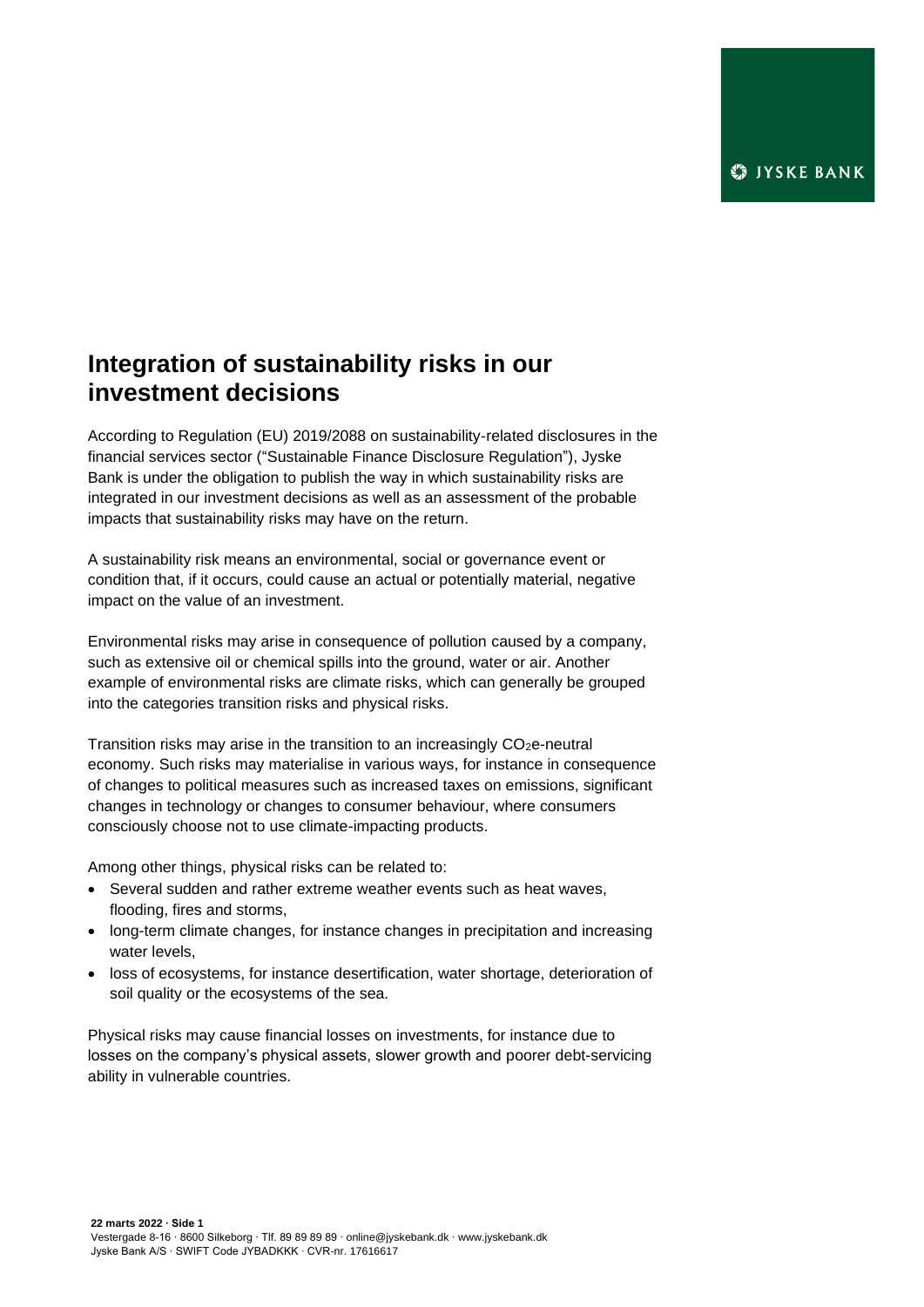Examples of other sustainability risks are social risks that may arise in consequence of problematic social conditions, such as violation of human rights, poor working conditions, child labour, health issues, inequality and discrimination. Other examples are governance risks, which may arise in connection with problematic staff and governance issues such as corruption, conflicts of interest and tax affairs that are open to criticism.

Our financial products are exposed to sustainability risks, which may have an adverse effect on the value of our investments. Therefore, assessment of sustainability risks is an integrated element in our investment decisions.

The consequences of sustainability risks vary across companies, sectors, markets and asset classes. Some companies, sectors and markets are in particular exposed to sustainability risks and hence they may pose a heightened risk of financial losses. Energy companies are, for instance, known to be big emitters of greenhouse gases and may be subject to substantial regulatory pressure, and therefore investments in such companies may pose a heightened risk of financial losses. We do not, however, anticipate that sustainability risks can result in material losses on our investment strategies as a whole.

We integrate climate risks as a natural part of our asset management work. We expect and endeavour to ensure that the companies in which we invest consider climate risks and the climate impact exercised by the company. We prefer to impact companies towards a greener direction instead of excluding companies. We see active ownership, participation in thematic-oriented company dialogues and participation in Climate Action 100+ as tools to affect companies with high sustainability risks and hence as an element in the long-term minimisation of sustainability risks, including in particular climate risks.

All investment teams in asset management use tools and data from an external data provider to assess the ESG characteristics and  $CO<sub>2</sub>$  emissions of companies and countries. In addition, other external sources of analysis are used.

Integration of sustainability risks takes place in the investment processes in the individual investment teams, which thus process and assess sustainability risks within the individual investment strategies, profiles and frameworks.

In addition, a monthly monitoring of the ESG rating, CO<sub>2</sub>e ratios and contributions to UN global goals is carried out on investment strategies and investment portfolios.

The way in which sustainability risks are integrated in the investment processes varies across asset classes: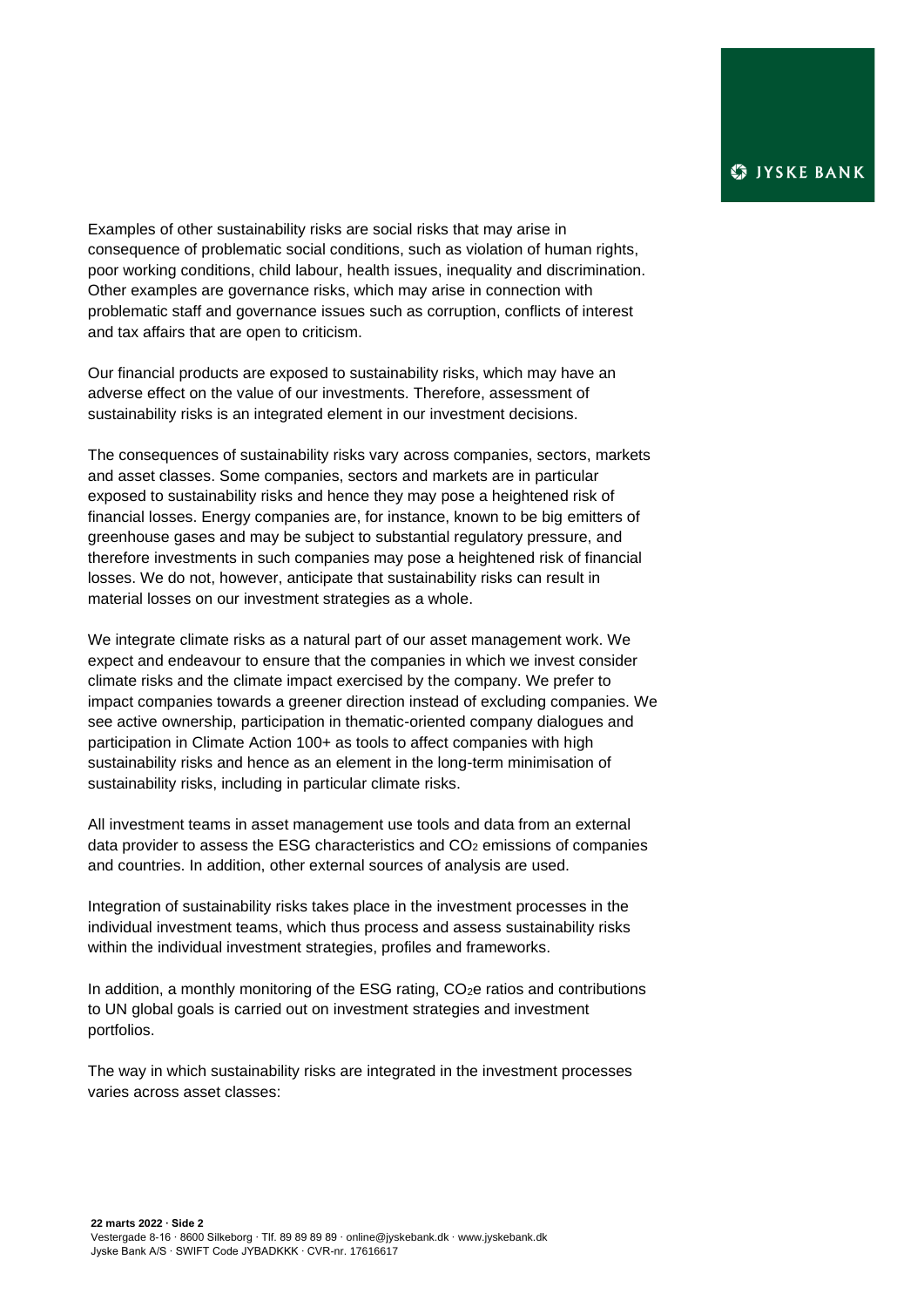## **Investment in mortgage bonds**

We do not currently consider sustainability risks relevant when investing in Danish mortgage bonds. Sustainability events may potentially occur, which may have an impact on the value of Danish homes, but due to the structure of the Danish mortgage credit system investors in Danish mortgage bonds are not significantly affected by these events.

### **Investment in equities**

When investing in equities, a systematic assessment and management of sustainability risks are made on the internally managed investment strategies in the equity team. The assessment is made through an internal scorecard on the individual companies. This scorecard identifies companies with a particularly high exposure to sustainability risks, and which thus potentially involve an increased risk of financial losses. This may e.g. be companies with a very high emission of greenhouse gases or companies with a particularly high waste production. The assessment of sustainability risks is integrated into the work process of the equity team in the bank's asset management unit, which makes the investment decisions. In addition, certain strategies make a more comprehensive opt-out of companies with very weak ESG properties and high CO<sub>2</sub>e emissions.

#### **Investment in collective investment schemes**

When investing in index-oriented internal investment strategies, indices with a strong sustainability profile incorporated in the index structure are selected. When selecting external equity strategies, a thorough due diligence is carried out, which includes the manager's sustainability profile and integration of the sustainability factor. As a starting point, funds are selected by asset managers who have joined the UN Principles for Responsible Investments. To a lesser extent, we use equity ETFs and futures as effective instruments in our purpose of ensuring good returns for clients. It is not always possible to find instruments that are ESG specific but this is what our management endeavours to do.

#### **Corporate bonds**

Sustainability risks are an integral part of the investment process when we invest in corporate bonds. The importance of sustainability risks varies from issuer to issuer, which is why each investment is assessed by the investment team in order to determine which sustainability risks potentially affect the credit spread and the expected return. The team assesses, among other things, the relevance of transition risks for the issuer and the risk of consequent reduced earnings in the company, which leads to poorer debt service capacity and a potential financial loss on the investment. Specific exclusions as for equity investments also apply to corporate bonds.